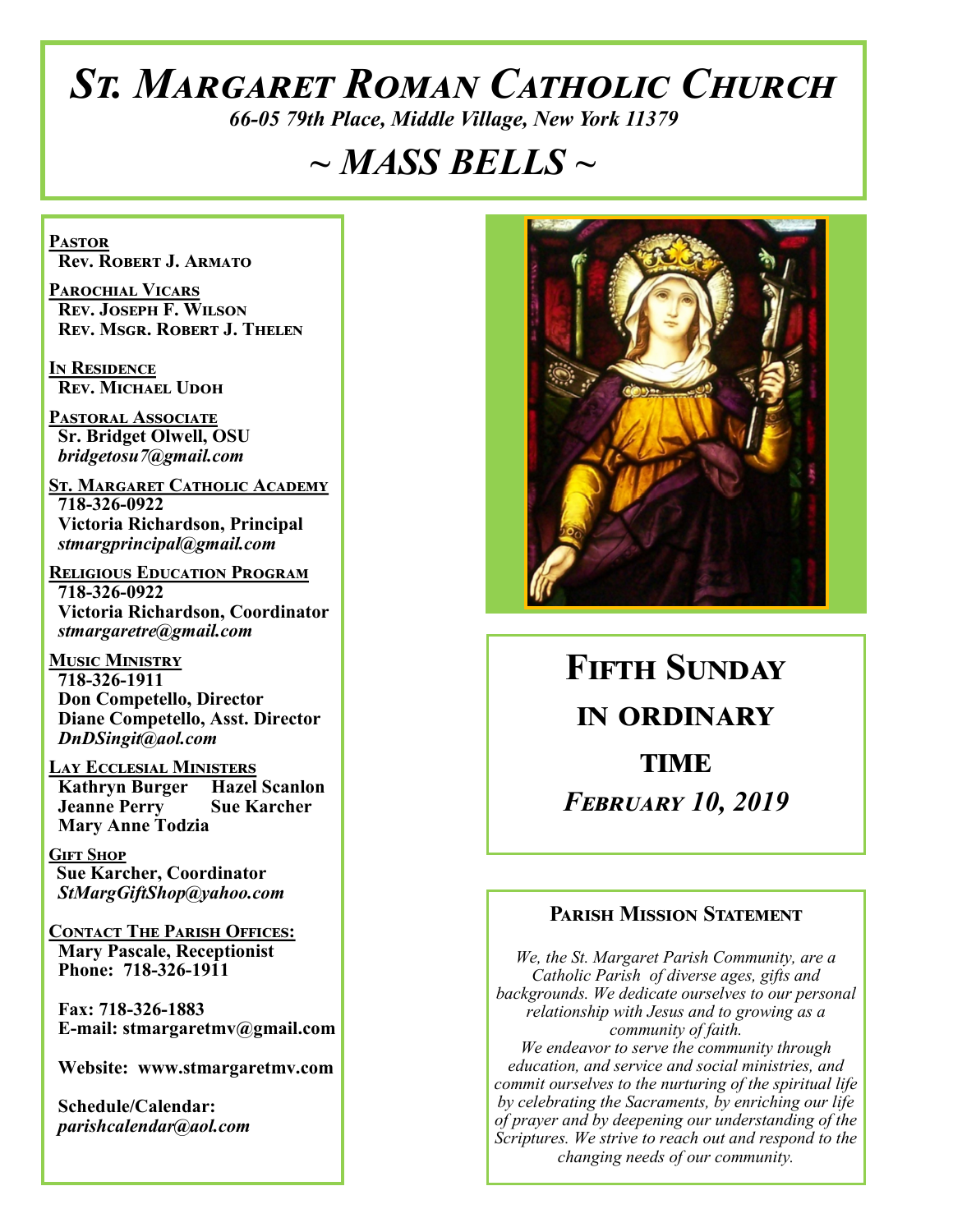#### *MASSES FOR THE WEEK*

| SUN.                                           | FEBRUARY 10 - FIFTH SUNDAY<br><b>IN ORDINARY TIME</b>                                                                                                                                                                                                                                                                                    |
|------------------------------------------------|------------------------------------------------------------------------------------------------------------------------------------------------------------------------------------------------------------------------------------------------------------------------------------------------------------------------------------------|
| 7:30<br>9:00<br>10:30<br><b>NOON</b><br>5:00PM | Dorothy Miller (BIRTH)<br>Our Lady of Lourdes/Giuseppe,<br>Antonina e Antonino Catalano/Filippo<br>e Leonardo Curatolo/Vincenza,<br>Mariano e Salvatore Palmeri/Daniele<br>Bussa/Anna Scarpa/Jennie e<br>Domenico Laudani/Giuseppa<br>Mangiaracina/Joseph e Pietra Costa/<br>Carl Dokter/Joan Leonard<br>Miriam U. Denu<br>Nancy Gardini |
| MON.                                           | FEBRUARY 11 - OUR LADY OF<br><b>LOURDES</b>                                                                                                                                                                                                                                                                                              |
| 7:00<br>9:00                                   | Phyllis Armato<br>Anna Carosi                                                                                                                                                                                                                                                                                                            |
| TUE.<br>7:00                                   | <b>FEBRUARY 12 - WEEKDAY</b><br>Andreina Zorovic                                                                                                                                                                                                                                                                                         |
| 9:00                                           | Luisa Tavella                                                                                                                                                                                                                                                                                                                            |
| WED.<br>7:00<br>9:00                           | <b>FEBRUARY 13 - WEEKDAY</b><br><b>Patrick Coffee</b><br><b>Biagio Lucci</b>                                                                                                                                                                                                                                                             |
| THU.                                           | FEBRUARY 14 - STS. CYRIL, MONK<br><b>AND METHODIUS</b>                                                                                                                                                                                                                                                                                   |
| 7:00<br>9:00                                   | <b>Frank Fischetti</b><br>Lucille & Michael Motto                                                                                                                                                                                                                                                                                        |
| FRI.<br>7:00                                   | <b>FEBRUARY 15 - WEEKDAY</b><br>Deborah Lovett                                                                                                                                                                                                                                                                                           |
| 9:00                                           | Irma Lackner                                                                                                                                                                                                                                                                                                                             |
| SAT.<br>9:00                                   | <b>FEBRUARY 16 - WEEKDAY</b><br>COLLECTIVE: Angelina Grillo/Souls in<br>Purgatory/Bill & Lee DiGiovanna/                                                                                                                                                                                                                                 |
| 5:00PM                                         | <b>Francis Hynes</b>                                                                                                                                                                                                                                                                                                                     |
| SUN.                                           | <b>FEBRUARY 17 - SIXTH SUNDAY</b><br><b>IN ORDINARY TIME</b>                                                                                                                                                                                                                                                                             |
| 7:30<br>9:00                                   | People of the Parish<br>Giuseppe e Vito Stabile/Filippo e<br>Giuseppa Amato/Giuseppe e Anelo<br>Scuderi/Mario Bajlo/Terisa Gagliardotto                                                                                                                                                                                                  |
| 10:30<br><b>NOON</b><br>5:00PM                 | Rose Diglio<br>Lottie & Stanley Andrzejewski<br>Aida Baker                                                                                                                                                                                                                                                                               |

## **PARISH INFORMATION**

**Rectory Office Hours Monday - Friday - 9 am to Noon, and 1 pm to 5pm Tuesday & Wednesday evenings 5-7pm Saturday - by appointment Sunday - closed**

**CONFESSIONS** - Saturday, 4-4:45 pm or by appointment with a priest.

**NOVENA** to Our Lady of the Miraculous Medal Mondays after the 9am Mass.

**BAPTISMS** take place on the 1st and 3rd Sundays of the month. Please call the rectory for an appointment and to register your child.

**WEDDINGS MUST** be scheduled at least six months in advance by appointment with a priest or a deacon. Please call the rectory office. For marriage preparation information visit www.pre-cana.org.

**THE ENGLISH CHOIR** rehearses on Tuesday, at 7 pm in the Church. Tenors and baritones needed!

**IL CORO ITALIANO** prattica ogni Domenica prima della Messa Italiana.

**THE YOUTH CHOIR** rehearses on Thursday, from 6-7 pm in the Church. For more info, DnDsingit@aol.com

**BOY SCOUT TROOP #119** meets on Tuesdays from 7:15-9 pm in the Parish Hall. New members are welcome, age 10 1/2 & up. Call Mr. Krzewski, 718-894-4099.

**CUB PACK #119** meets on Mondays from 7-8:30 pm in the Parish Hall. New members welcome, age 6 to 10-1/2. Call Mr. Krzewski, 718-894-4099.

**SENIOR CITIZENS** meet every Wednesday at 12 Noon in the Parish Center.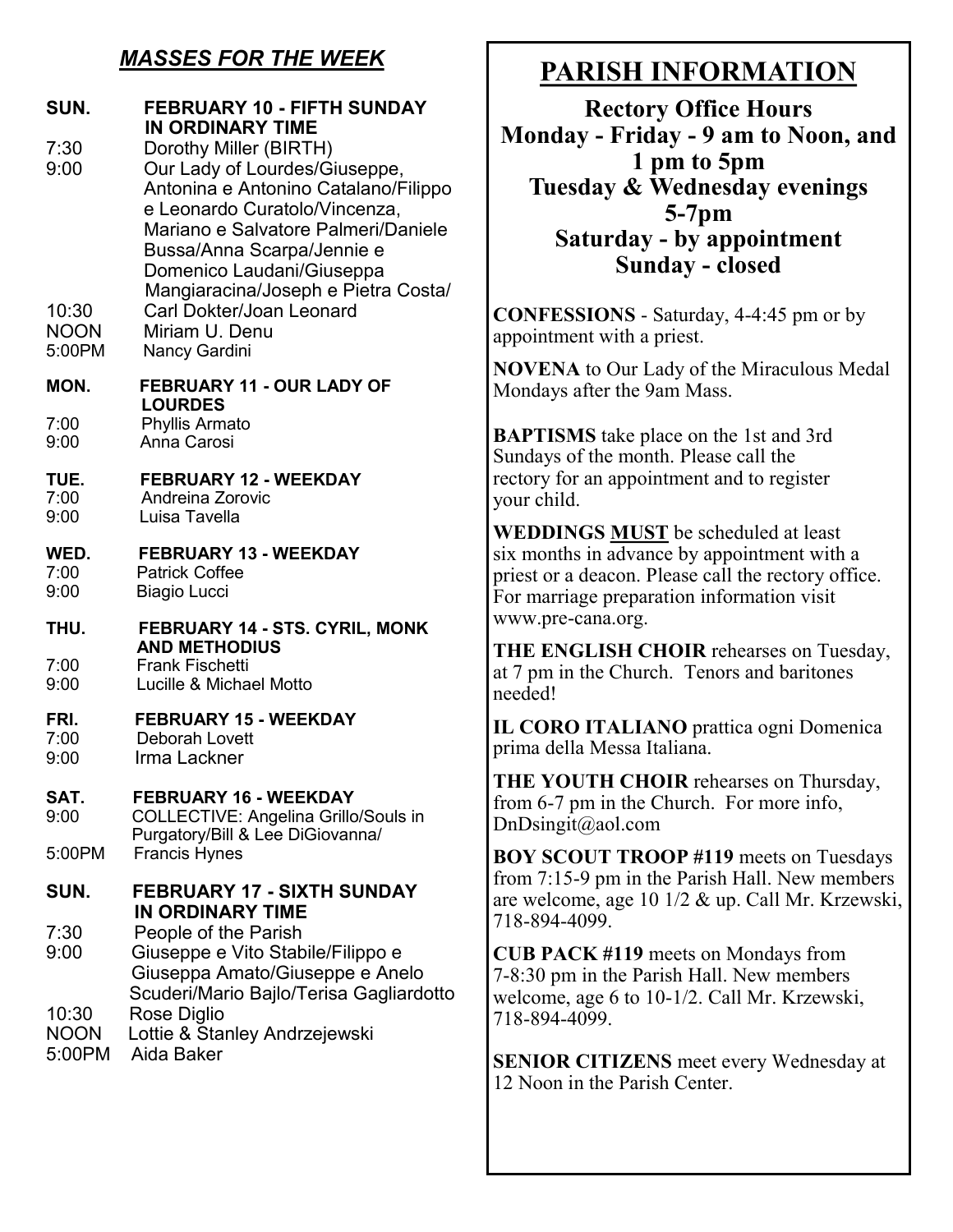# PLEASE PRAY FOR OUR SICK

Karen Guarascio, Connie Faccibene, Linda Frazier, Cari Ann Falk-LoBello, Glen Falk, Ronald Frazier, John Downer, Robert Sabini, Lee Falk, Scott White, Baby McKinley Kelleher, Sean Harrison, Justin James Quirke, Elizabeth Ott, Marion Caracciola, Baby Keila Mary Champoli, The Ferrugio Family, Sandra Slattery, Richard Santangelo, Joseph Simon, James Taylor, James Leung, Dr. Joan Virostko, Alfie Poje, Margaret Cosentino, Ann Pompeo, Larry Dumbra, Bob Marvin, Joseph O'Brien, Katie Bryzgornia, Daniel Fox, Domenica Millitello, Caterina D'Anna, Evelyn Mojica, Immaculate Marge D'Elia, Carol Arevalo, Jim O'Driscoll, Victoria Lippolis, Mary Rigovich, Matteo Sabini, Charles Schaaf, Alvaro Andres Gonzalez, Luis Sanchez, Billy Gillespie, George McGarry, Cathie Greulich, Anthony Bruno, Charles G. Krzewski, John Wert, Joseph Stubbs, Bob & Karen Schaefer, Michael Hirst, Mary Harrison, John Murphy, Anne McGinnis, Richard Santangelo, Norma Voyer, Vicky Turato, Adriana Caruso, Julio Pelaez, Maritza Gutierrez, Graciela Mora, Cindy Mulore, Salvatore Tuttolomondo, Gloria Mojica, Gloria Pemaj, Anne Gorian, Allen McConville, Jack Marchindiondo, Blanche Dathe,

*The names will remain for 3 months, please call 718-326-1911 and ask for continued prayers.*

#### **Prayer Requests**

**Pray for vocations to the Priesthood and Religious Life.** 

**Please pray for our men and women from our Parish serving in the defense of our country: Lt. Col. Thomas Frohnhoefer Sgt. Robert A. Domenici** 



#### *WE RECALL OUR BELOVED DECEASED*

*Especially, Mary (Perrotta) Farino, Walter E. Clayton, Sr., Frank Fischetti, May they rest in Christ's Peace!*

## *MEMORIALS*

*WINE & HOST THIS WEEK*

*are offered in memory of Anna Scarpa.*

### *TABERNACLE LAMP THIS WEEK*

*is lit in memory of Phyllis Armato at the request of husband Ben, and Rev. Bob Armato.* 



## **OUR LADY OF LOURDES FEB. 11**

#### **TODAY'S READINGS**

 *Fifth Sunday in Ordinary Time*

Is 6:1-2a, 3-8 Ps 138:1-2, 2-3, 4-5, 7-8 1 Cor 15:1-11 or 1 Cor 15:3-8, 11 Lk 5:1-11

#### **READINGS FOR THE WEEK**

| Monday:    | Gn $1:1-19$<br>Ps 104:1-2a, 5-6, 10 and 12,24 and 35c<br>Mk 6:53:56        |
|------------|----------------------------------------------------------------------------|
| Tuesday:   | Gn 1:20-2:4a<br>Ps 8:4-5, 6-7. 8-9<br>Mk 7:1-13                            |
| Wednesday: | Gn 2:4b-9, 15-17<br>Ps 1-4:1-2a, 27-28, 29bc-30                            |
| Thursday:  | Gn $2:18-25$<br>Ps 128:1-2, 3, 4-5<br>Mk 7:24-30                           |
| Friday:    | $Gn 3:1-8$<br>Ps 32:1-2, 5, 6, 7<br>Mk 7:31-37                             |
| Saturday:  | Gn $3:9-24$<br>Ps 90:2, 3-4abc, 5-6, 12-13<br>Mk $8:1-10$                  |
| Sunday:    | Jer 17:5-8<br>Ps 1:1-2, 3, 4 and 6<br>1 Cor 15:12, 16-20<br>Lk 6:17, 20-26 |
|            |                                                                            |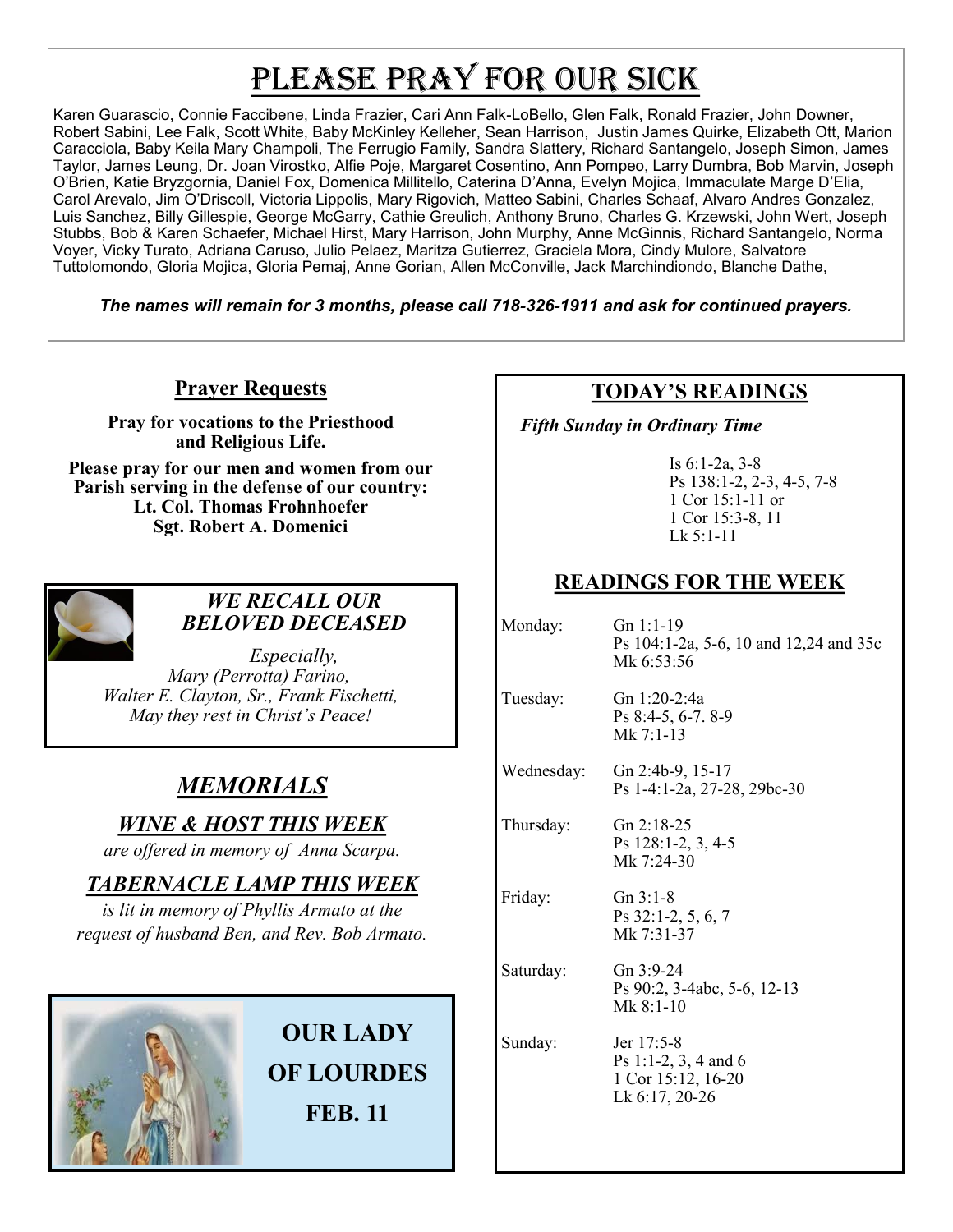

#### **LENTEN SERVICE**

 This Lent, we will walk through the Mass using Bishop Barron's

DVD series *"THE MASS".*

 Bishop Barron created and filmed *"THE MASS"* to help Catholics understand what the Mass is all about. He will take us through the major parts of the Mass in detail. He says the Mass is beauty and mystery. Once we truly understand and believe, we will embrace the privilege of attending Mass and hopefully be able to share that enthusiasm with others.

 Treat yourself and allow yourself to be transformed through insights on this most privileged and intimate encounter with our Lord Jesus Christ.

 **Registration** for this 6-week program **is being held this weekend, February 9/10** and February 16/17. Sessions will be held Monday evenings at 7:00pm and Wednesday mornings at 11:00am, beginning the week of February 25th.

#### **PARISH REGISTRATION**

 Very often, people come to the Rectory asking for a certificate or letter attesting to their being active members of our Parish. That's hard for us to do, if there is no record of their being registered.

 All families worshiping here at St. Margaret's are encouraged to register with the Rectory Offices. All you have to do is complete the following information and drop it into the collection basket. We'll take it from there.

| Name:    |        |
|----------|--------|
| Address: |        |
|          |        |
|          |        |
| Phone #: | $($ )- |



## **JOIN IN THE CELEBRATION!**

#### *IRIGH NIGHT*

Saturday, March 2, 2019 6:00pm to 11:00pm Traditional Irish Dinner Beer, wine, soda, coffee, tea Music by

#### **THE CUNNINGHAM BROTHERS**

\$50.00 per person We will be honoring St. Margaret's First Irish Couple of the Year *Anne and Tom Lenihan*

For more information and tickets please call Maureen Postel, 917-589-6804, Anne Lenihan, 718-350-9448, Bridie Mitchell, 917-302-3569 or Susan Conte, 646-330-8451

#### **Sexual Abuse Reporting**

Call the toll-free, NY State hotline, **1-800-342-3720,** or the toll-free, Diocesan number, **1-888-634-4499,** to report *any possible sexual abuse of children or adults* by anyone. Both lines are confidential.

#### **ODDS AND ENDS**

Our Scouts are collecting food to support the St. Vincent DePaul Pantry. Bring your canned or dried foods to any Mass and leave them in the main vestibule.

++++++++++

The Chocolate drive in support of our Academy continues after most weekend Masses. Please treat yourself and help our school at the same time.

++++++++++

Maggie's Little Theater troupe will present *"NOISES OFF"* this Spring. More information and performance dates follow soon.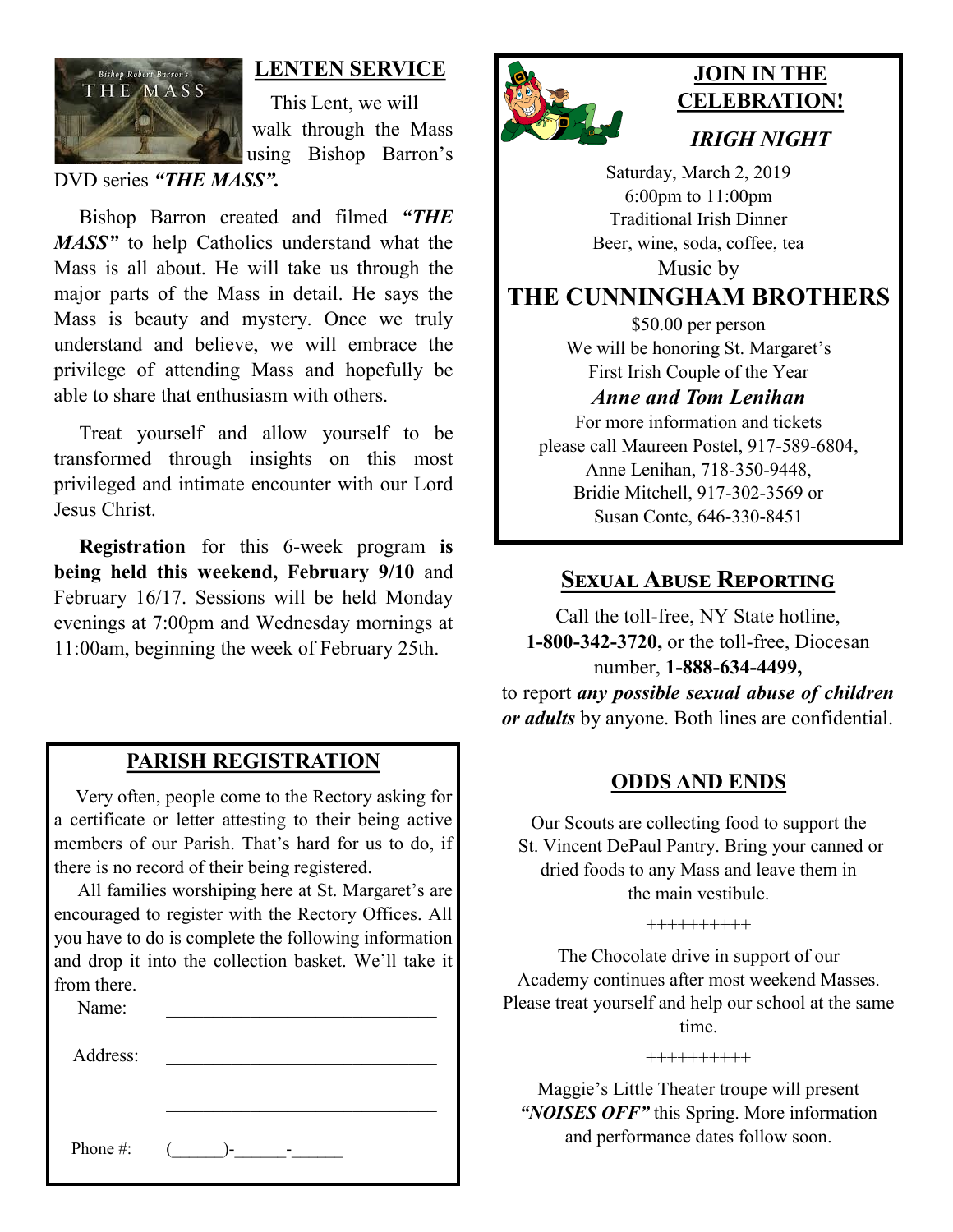## **~ St. Margaret Gift Shop ~**

Wednesdays, 12:00 - 4:00 pm Saturdays, 4:00 - 5:00 pm and Sundays, 9:00 am - 1:00 pm

We have a selection of religious goods: Rosaries - Medals - Gifts Crucifixes - Statues - Bibles other books **AND MORE!**

If we don't have it, we'll try to get it for you. The Gift Shop is located in the rectory. Please use the red side door in the parking lot. If the door is closed, please knock.

Contact us: **StMargGiftShop@yahoo.com**

#### *~ Use Your Envelopes ~*

 Please use your donation envelopes. We send out over 900 each mailing, costing the Parish (you!) several hundred dollars each time, but it appears that less than one sixth are being used. We cannot issue annual donation statements for tax purposes unless we have information provided on the envelopes.

 *Families who do not use their envelopes will be deleted from the mailings during 2019.*

 We have been updating and improving our recording system and now have it up and running to **issue contribution statements. Please call the Rectory to get your statement.** We will issue it as soon as we can. Please be patient.



#### **DEFENSIVE DRIVING COURSE**

will be given in St. Margaret Catholic Academy Library on **SATURDAY, MARCH 2ND** from 9:00am to 3:30pm

**THE COST:** \$45.00 per person

**THE BENEFITS:** 10% discount on liability and collision insurance for 3 years. Up to 4 points deducted from your driving record.

> **CONTACT:** Sister Bridget at **718-326-1911** for more information or to register.

## **~ Monthly Memorial Mass ~**

 A **bi-lingual (English and Italian) memorial Mass with music** is celebrated each month for the repose of the souls of those who were buried from our church during the preceding month.

 While we no longer celebrate private memorial Masses, families who wish to have an annual or "month's mind" Mass offered for a loved one can join in this monthly celebration. Please contact the Rectory at 718- 326-1911 to make the arrangements.

 **The next memorial Mass will be celebrated at 11:45 am. Saturday March 9.** 

## **THE ST. VINCENT dePAUL FOOD PANTRY**

is located in the Convent, 66-25 79th Place

#### **The Pantry is open every WEDNESDAY AND SATURDAY from 10:00 am to 12:00 Noon**

*Our Food Pantry is always in need of canned fruits and vegetables, dried pastas, rice, cereal, peanut butter, jams/jellies/preserves, tea, coffee, And similar "non-perishable" foods.*

*As always, thank you for your generosity!*

#### **THE ST. JOHN'S UNIVERSITY SPEECH AND HEARING CENTER**

 will be offering **"Hearing Aid Help"**  through May 6th. This is a **FREE** service and is available for anyone who has a hearing aid and may be experiencing some difficulty caring for it or using it.

 Please call the center, **718-990-6480** to schedule an appointment. The Speech and Hearing Center is located at 152-11 Union Turnpike, Flushing, NY.